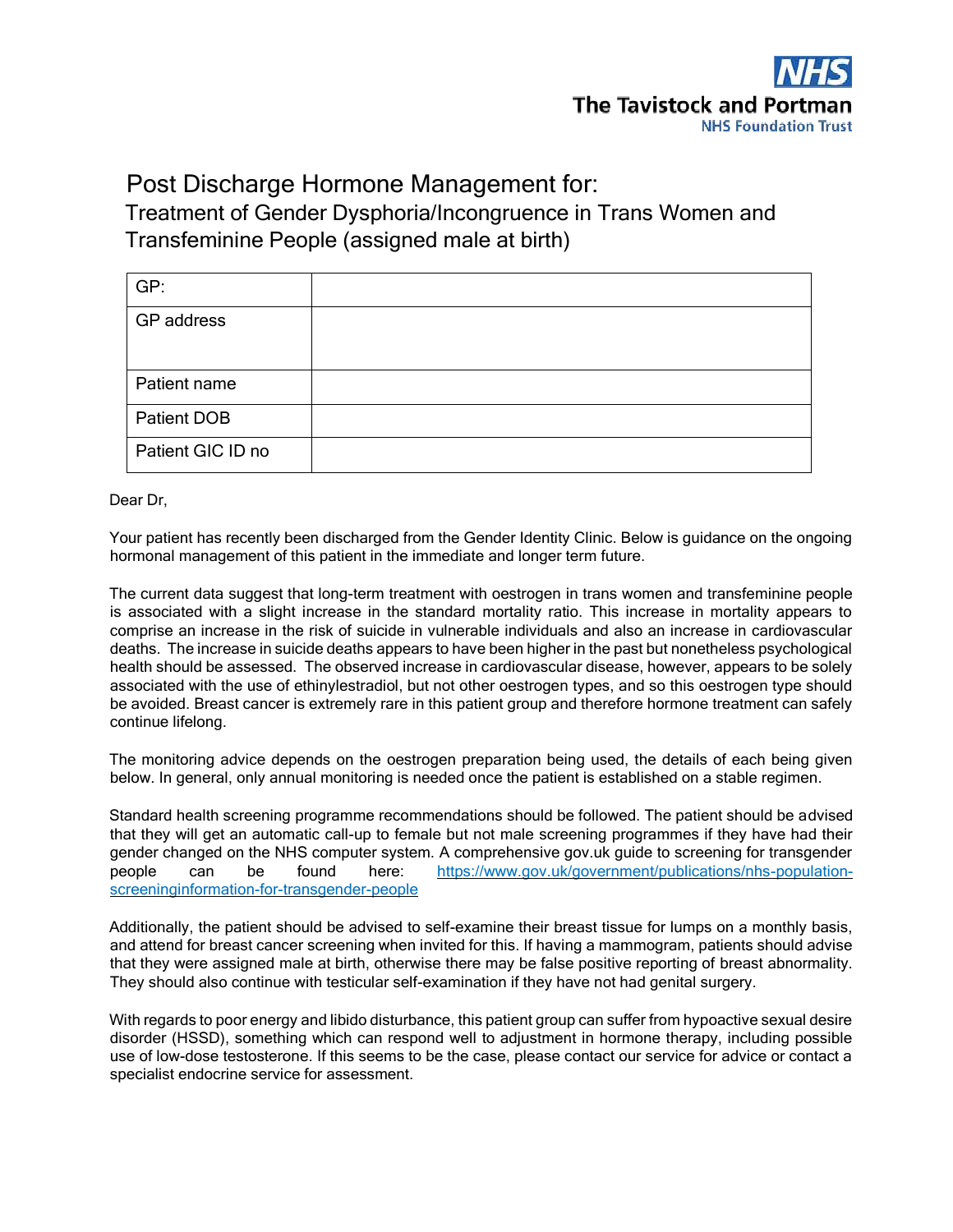| Estradiol formulations: QUICK GLANCE DOSE TITRATION & MONITORING GUIDE                                              |                               |                                                                                                                                                 |                                      |                                                                                                                  |                                                                     |                                                                                                                 |  |
|---------------------------------------------------------------------------------------------------------------------|-------------------------------|-------------------------------------------------------------------------------------------------------------------------------------------------|--------------------------------------|------------------------------------------------------------------------------------------------------------------|---------------------------------------------------------------------|-----------------------------------------------------------------------------------------------------------------|--|
| Preparation                                                                                                         | Dose                          | Frequency                                                                                                                                       | Target range,<br>oestradiol          | Monitoring<br>Method                                                                                             | Maximum<br>Dose                                                     | How to adjust,<br>if needed                                                                                     |  |
| Tablets<br>Estradiol<br>valerate:<br>e.g. Progynova<br>Estradiol<br>hemihydrate:<br>e.g. Zumenon<br>or Elleste-Solo | 1&8&2<br>mg<br>tablets        | Take tablets<br>altogether<br>each<br>morning,<br>swallowed<br>whole (Not to<br>be dissolved<br>under the<br>tongue)                            | 400-600<br>pmol/L                    | Bloods 4-6<br>hours after<br>taking tablets                                                                      | 8mg daily<br>(possibly<br>10mg daily on<br>discussion<br>with GIC). | Usually 2mg<br>adjustments,<br>up or down,<br>1 <sub>mg</sub> if<br>oestradiol only<br>a little out of<br>range |  |
| Patches<br>Estradiol:<br>Estradot,<br>Evorel,<br>Estraderm,<br>Progynova TS                                         | 50-200<br>mcg/<br>24hr        | Apply<br>prescribed<br>dose twice a<br>week;<br>patches<br>changed after<br>$3-4$ days.                                                         | 400-600<br>pmol/L                    | <b>Bloods 48-72</b><br>hours after<br>patch<br>application                                                       | 200mcg/24hr<br>twice weekly                                         | Usually 50mcg<br>adjustments,<br>less if oestradiol<br>only<br>a little out of<br>range                         |  |
| <b>Topical Gel</b><br>Estradiol:<br>Sandrena                                                                        | 0.51 <sub>mg</sub><br>sachets | Daily, apply<br>full dose in<br>the morning,<br>to inner thighs<br>or lower<br>torso/<br>abdomen -<br>but not to<br>breast or<br>genital areas. | 400-600<br>pmol/L                    | Bloods 4-6<br>hours after<br>application<br>(no gel on the<br>arms)                                              | 5mg daily                                                           | Usually 1mg<br>adjustments,<br>or 0.5mg if<br>oestradiol only<br>a little out of<br>range                       |  |
| *Implants<br>Estradiol                                                                                              | 50-100<br>mg                  | 6-24 monthly                                                                                                                                    | Trough value<br>of 400-500<br>pmol/L | 5 months<br>after implant<br>then repeated<br>monthly until<br>less than 500<br>(to inform<br>secondary<br>care) | 100 <sub>mg</sub>                                                   | *Secondary<br>care oversight                                                                                    |  |
| Medications that may be recommended in addition to estradiol:                                                       |                               |                                                                                                                                                 |                                      |                                                                                                                  |                                                                     |                                                                                                                 |  |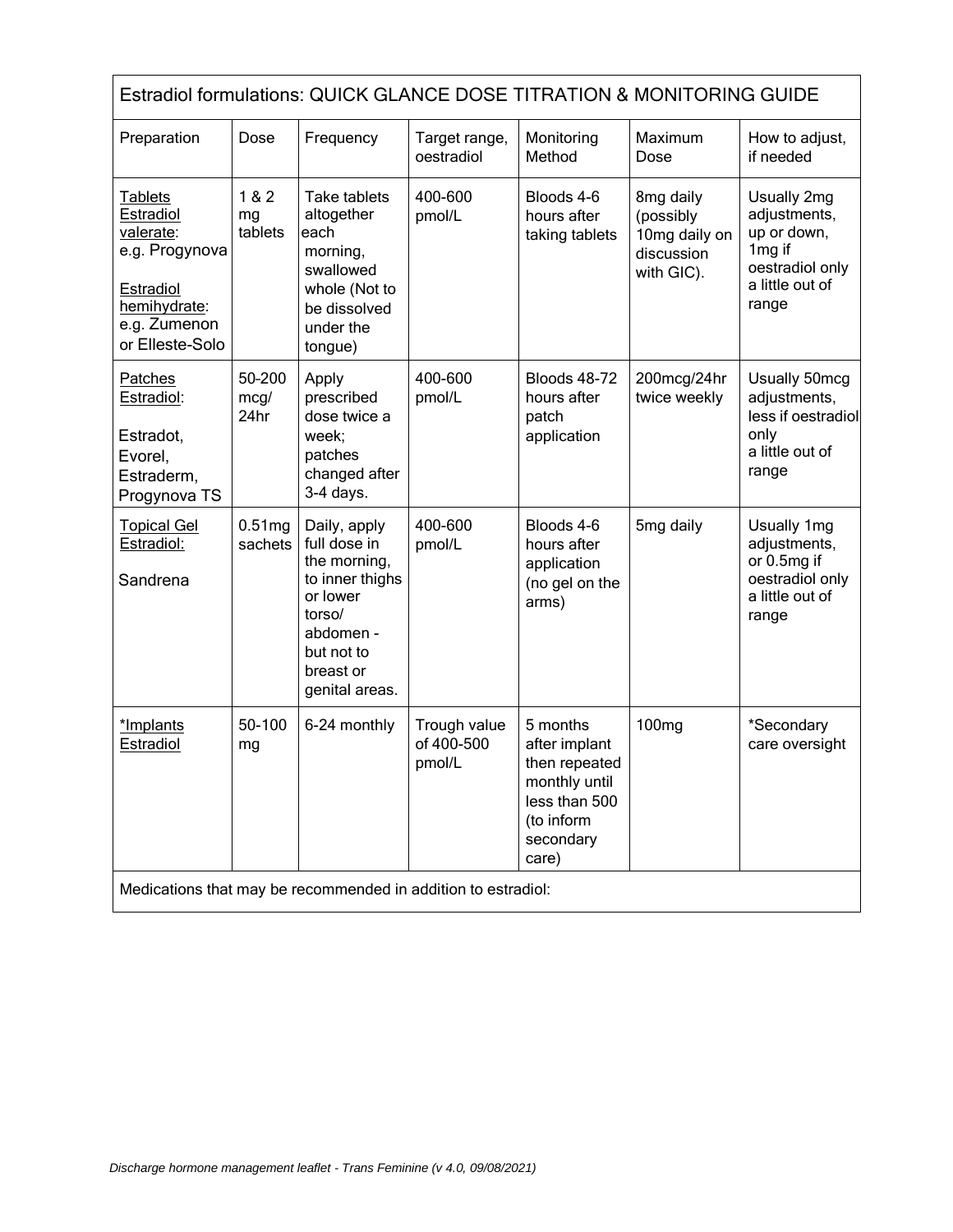| GnRH analogues:                                                                                                                                                                                                                                                                                         | Used to suppress testosterone to female<br>range (0-3 nmol/L).                                                                                                                                         |  |  |
|---------------------------------------------------------------------------------------------------------------------------------------------------------------------------------------------------------------------------------------------------------------------------------------------------------|--------------------------------------------------------------------------------------------------------------------------------------------------------------------------------------------------------|--|--|
| Decapeptyl (triptorelin) SR 11.25 mg (IM) every 12 weeks<br>or<br>Zoladex (goserelin) 10.8 mg (sub cut) every 12 weeks<br>Alternatives:                                                                                                                                                                 | The GIC will advise on starting these (if<br>needed), usually after patients are on oral<br>estradiol 4mg daily (or equivalent topical<br>dose).                                                       |  |  |
| Leuprorelin (Prostap) 11.25 mg (IM) every 3 months<br>Leuprorelin (Prostap) 3.75 mg (IM) monthly<br>Goserelin 3.75 mg (sub cut) monthly<br>Decapeptyl SR 3 mg (IM) monthly<br>Decapeptyl SR 22.5 mg (IM) every 6 months<br>Nafarelin (Synarel) nasal spray, 200-400 micrograms twice a<br>day (see BNF) | A two week course of Cyproterone<br>Acetate, 50mg orally a day is usually<br>recommended with the first GnRH<br>analogue injection, unless the patient has<br>significant liver disease or depression. |  |  |
| Finasteride 5mg, OD                                                                                                                                                                                                                                                                                     | As additional anti-androgen; for excess<br>facial or body hair; or scalp hair thinning.                                                                                                                |  |  |

## Blood tests that need to be requested (including safety blood tests, for monitoring):

Oestradiol, testosterone, prolactin and LFTs. For timings (varies by formulation), see above.

Blood tests should be done 8 weeks after starting treatment, and 8 weeks after any change to dose, frequency or formulation.

## Monitoring frequency:

As above, monitoring bloods should be done 8 weeks after any change to dose, frequency or formulation.

Additionally, monitoring bloods should be done every 3-6 months in the first year, every 6-12 months in the second year, and then annually thereafter if therapy is stable with no red flags as below.

Blood pressure and body mass index should be monitored every 3-6 months in the first year of therapy, and after any dose change, then annually when treatment stabilised (or more frequently if indicated).

## Red flags for monitoring, and actions:

As well as looking to keep the oestradiol level within range, as above, there will occasionally be results from the safety blood tests that need action:

## 1. Testosterone:

If testes are still present, usual practice is to use medication to keep testosterone suppressed, i.e. under 3nmol/L. If it rises, it may be worth checking compliance with any medication that is meant to suppress testosterone (usually a GnRH analogue). Seek advice if needed.

#### 2. Thromboembolism:

Stop oestrogen therapy until patient is anti-coagulated. When haematology advises that it is safe to do so, oestrogen therapy with topical formulations (gel or patch) can be resumed. Anti-coagulation should be lifelong to continue oestrogen therapy. Inform the GIC team.

#### 3. Prolactin:

Small rises in prolactin are often seen with oestrogen therapy.